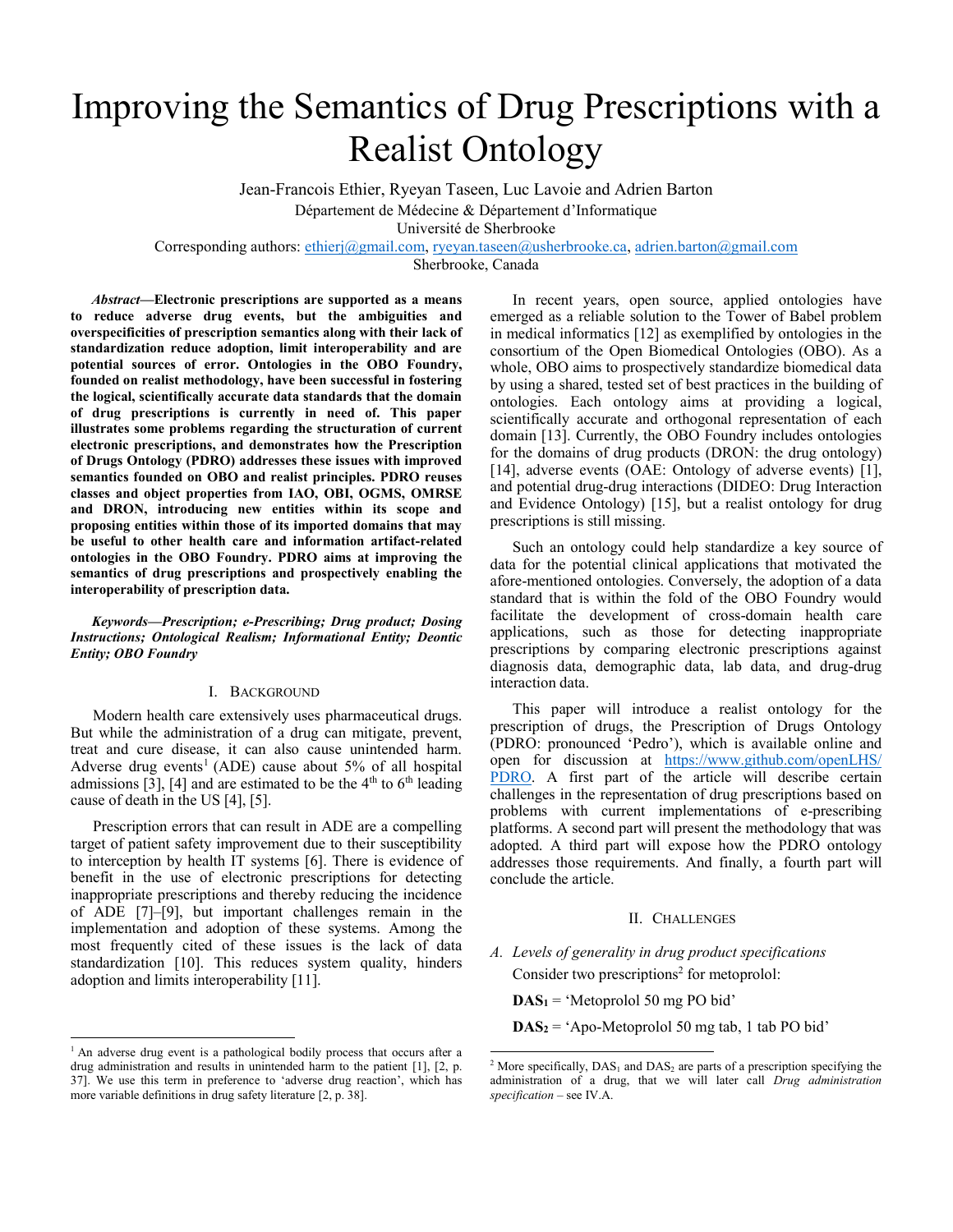Certain e-prescribing platforms can only prescribe a uniquely registered drug (e.g., Apo-Metoprolol<sup>3</sup> 50 mg tab) as in **DAS2**, which artificially restricts the collection of drugs that satisfy the intention of the prescriber (e.g., any drug product containing the active ingredient metoprolol and suitable for an administration by mouth of 50 mg of active ingredient at a time) [16]. This inability of the prescriber to specify a drug at different levels of generality poses several problems for different users. For the pharmacist, it means having to contact the prescriber and/or modify the prescription when the drug that was specified is not in stock or when it does not match patient insurance claims. This reduces efficiency and increases the risk of error [11], [17], [18]. For prescribers, it is frustrating to have to deal with the mismatch between the initial prescription and what appears on the prescription returned from the pharmacy, since there may not be any resemblance between the written names of the drug product specified and the drug product dispensed [16]. For the patient, if the medication that is prescribed is not covered by their insurance, it can increase out-of-pocket costs [18].

To address these issues, a representation of drug prescriptions should formalize the specification of a drug product such that the informational entity referring to the collection of drug products acceptable to dispense and administer on a prescription can be as general (or as specific) as the prescriber's intention.

## *B. Homonymy*

Modelling informational entities that are commonly viewed as chains of characters, such as prescriptions, requires distinguishing between homonyms: strings that are identical in their composition and order of characters, but have different meanings. For example, "Metoprolol" in **DAS1** would usually refer to any drug product containing metoprolol, although in some cases it might refer to the generic drug product branded with the name 'Metoprolol' [19].

Thus, a representation of drug prescriptions must not only consider the nominal value of the chains of characters that a prescription may be composed of, but must consider the intention behind them, that is, what these chains of characters might refer to.

#### *C. Human & Machine Readable Dosing Instructions*

Instructions for administering a drug (e.g. '1 tab PO bid' in **DAS**<sub>2</sub>), are traditionally termed the "Sig." (for "signatura") [19]. We will refer to this as "dosing instructions". The importance of unambiguous information in this part of a prescription is demonstrated by the medication errors and adverse drug events that result from unclear dosing instructions on drug product labeling [20], [21, Ch. 5], [22], [23].

Despite their key role in influencing patient outcomes, dosing instructions are inadequately captured in electronic prescriptions, including in e-prescribing standards by the NCPDP [19] and in the province-wide electronic prescribing system implemented in Quebec, Canada [16]. Electronic prescribing systems accommodate this inadequacy by allowing free-text instructions, however there is often a discrepancy between these instructions (assumed to comprise the prescriber's actual intent) and their structured counterparts (the formalization of that intent) [24]. This reduces the validating ability of CPOE systems, and could potentially result in ADE [25], [26].

We will now present the OBO Foundry methodology used by our ontology of drug prescriptions, PDRO, in order to address the above-mentioned issues.

#### III. METHODS

PDRO uses BFO 2.0 as a top ontology and classes from IAO, OBI, DRON, OMRSE and VO were imported. 167 classes were created and classified in accordance with these ontologies as per the OBO principle of orthogonality [13]. BFO makes the distinction between *Independent continuant*, which encompasses e.g. *Material object* – like an aspirin 81mg tablet; *Occurrent,* which encompasses e.g. *Process* – like the process of Mr. Martin taking aspirin 81 mg once a day for the rest of his life; and *Dependent continuant*, which encompasses e.g. *Quality* – like the shape of an aspirin 81 mg tablet. IAO:*Information content entity* (abbreviated "ICE") is a subclass of BFO:*Dependent continuant*<sup>4</sup> and has the property of being about something – for example, the ICE 'aspirin' on a drug product monograph is about the class of aspirin drug products [27]. PDRO classifies *Prescription*<sup>5</sup> as a subclass of IAO:*Document*, defined as an *ICE* intended to be understood as a whole.

Following [27], an *ICE* can be concretized by some BFO:*Quality*; for example, a prescription can be concretized by the outline of a string of characters on a sheet of paper, by some pixels on a computer screen or even by some neuronal configuration inhering in the doctor or the patient. In the following, when we speak of e.g. the entity 'Amoxicillin'<sup>6</sup>, we refer to an *ICE* that can be concretized by the string of characters "Amoxicillin" (whereas the class *Amoxicillin* is a subclass of DRON:*Active ingredient*, subclass of BFO:*Independent continuant*).

PDRO focuses on describing various parts of a *Drug prescription*, such as *Drug administration specification* (e.g. 'Amoxicillin 500 mg PO tid') or *Drug product specification* (e.g. 'Amoxicillin'). We use the relations BFO:*has\_part* and BFO:*part of* to describe mereological associations between universals that hold for all their instances.

<sup>&</sup>lt;sup>3</sup> This is a generic drug brand name. Note that non-generic drugs are often referred to as "brand name drugs", yet what is referred to as a "generic drug" is also branded by its production company.

 <sup>4</sup> More specifically, it is a BFO:*Generically dependent continuant*: it can migrate from one bearer to another. For example, a prescription can first inhere in the brain of a doctor, then in the screen of a computer, and finally in a printed paper.

<sup>&</sup>lt;sup>5</sup> In the following, whenever the ontology name is omitted in an entity name, this means that the entity is introduced by PDRO - so we will write e.g. "*Prescription"* instead of "PDRO:*Prescription*".

<sup>6</sup> We will use single quotes to refer to an *ICE*.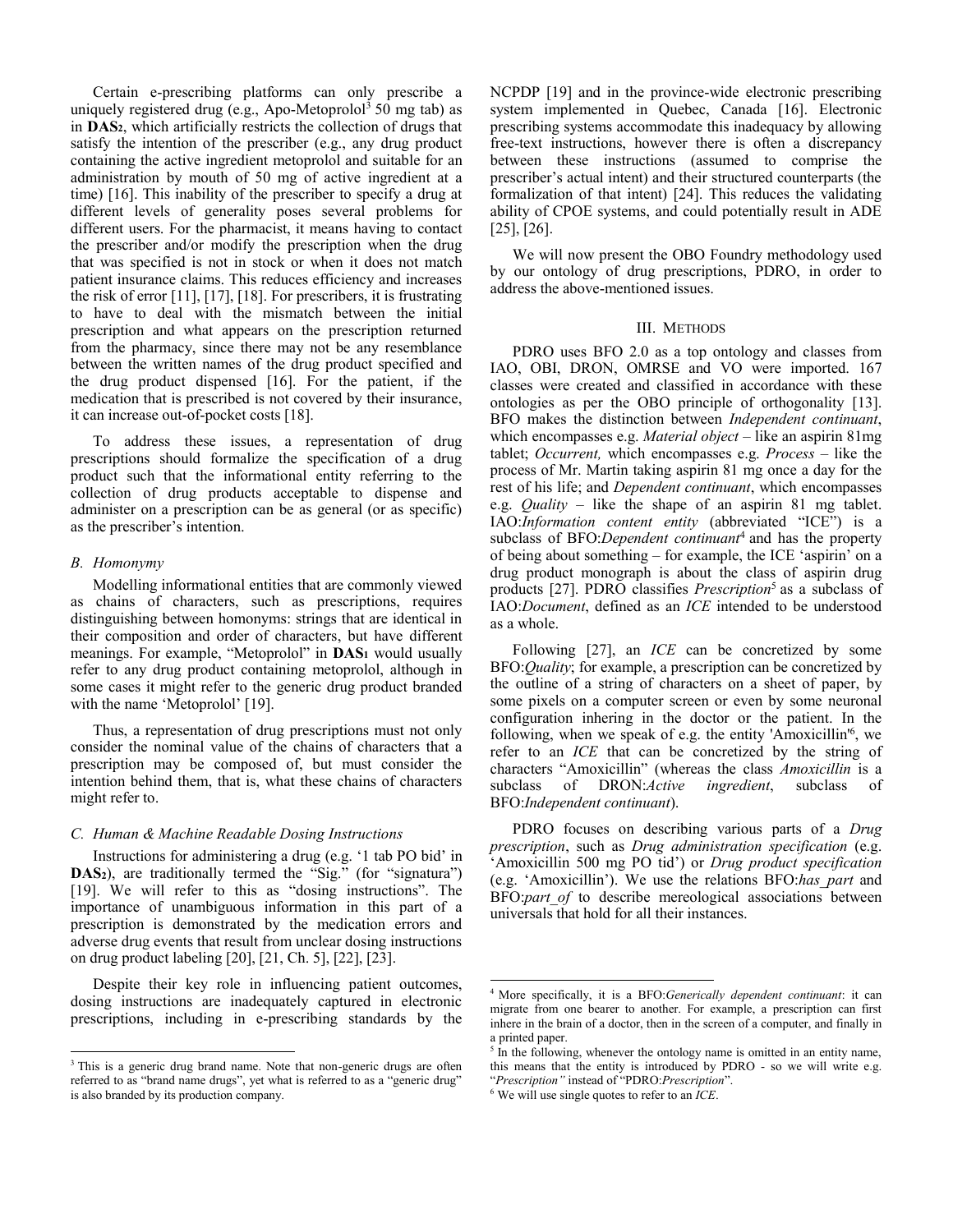## *A. Drug administration specification as a Normative specification*

While medical prescriptions can have many uses, e.g. physiotherapy, we differentiate a *Drug prescription* as a type of *Prescription* that has as part a *Drug administration specification* (abbreviated "DAS") that specifies how to realize the administration of a drug. An ontology of the records pertaining to the dispensing of a drug and the administration of a drug would classify such records under *Data item*, as they are intended to be truthful statements about a process. In contrast, a *DAS* cannot be considered to be a truthful statement, as it is intended to indicate how to realize a process, which might not occur, in case, for example, the patient is not compliant. Therefore, *DAS* is classified under OBI:*Directive information entity* (abbreviated "DIE") which is an *ICE* that intends to direct some process realized<sup>7</sup> by some agent(s). For example, a recipe for chocolate cake is a *DIE* that directs the process of making a chocolate cake by following the instructions described in this recipe.

In modern health care systems there is a background prohibition to take any prescribed drug unless explicitly permitted by a prescription. A *DAS* specifies instructions that imply permissions<sup>8</sup> overriding this background prohibition. For example, it may instruct the patient to take nitroglycerine if feeling chest pain, or to take an antibiotic if a certain time has elapsed since the previous dose. The nature of entities such as permissions has been investigated elsewhere [28], [29]. PDRO focuses instead on investigating the ontology of *DAS*, which specify such norms (and *DAS* is therefore formalized as a subclass of *Normative specification* <sup>9</sup> , defined as a *DIE* specifying such norms).

# *B. Drug product specification and dose administration specification*

Each *DAS* has as part one *Drug product specification* and at least one *Dose administration specification*: the former specifies the collection of drug product(s) that can be dispensed and administered, and the latter directs the administration of a dose.

In **DAS1**, the chain of characters "Metoprolol" specifies a class of drug products, namely those who contain the active ingredient metoprolol, thus it is a *Drug product specification*.

**DAS1** also has as part an instance of *Dose administration specification* written '50 mg PO bid', which has parts that specify that '50 mg' should be the quantity in a dose (*Dose quantification specification*) and that 'PO' should be the route of administration (*Route of administration specification*). The part 'bid' informs when a dose should be taken; this is covered in section D.

The '50 mg' that appears in **DAS2**, on the other hand, specifies the strength of the drug product intended by the prescriber, i.e., that 50 mg of active ingredient should be contained in one pill – and not split, for example, between two pills of 25 mg each. Accordingly, it is part of '50 mg tab', an instance of *Drug strength specification*, which is a part of the *Drug product specification*, along with 'Apo-Metoprolol'. The *Dose administration specification* in **DAS**<sub>2</sub> is '1 tab PO', where '1 tab' specifies the quantity in a dose and is therefore an instance of *Dose quantification specification*.

## *C. Process of drug administration vs. dose administration*

The administration of a drug aims at fulfilling some healthrelated objective such as curing a disease, alleviating a symptom, preventing a disease, etc. In order to fulfill this objective, a drug is often administered in several individual doses that will be taken over some period of time. Accordingly, the administration process of a drug involves two related processual entities: A *Dose administration* such as the administration of 500 mg of Amoxicillin on February 24<sup>th</sup>, 2016 at 1 PM; and a *Drug administration*, which is a mereological sum of one or several instances of *Dose administration*, such as the administration of 500mg of Amoxicillin three times a day during 7 days, starting on February  $19<sup>th</sup>$ , 2016.

## *D. Drug administration and dose administration specifications*

We will now analyze the ontological nature of normative specifications in prescriptions, which create permissions that override the background prohibition mentioned above [31]. A *DAS* specifies both the condition(s) for permitting a *Drug administration*, and the condition(s) for permitting the *Dose administration*(s) of that *Drug administration*. Consider the informational parts of the following *DAS* (Fig. 1):

**DAS3**: 'Amoxicillin 500 mg PO q8h start PRN if symptoms of bronchitis x 7 days'

 <sup>7</sup> There are different views about the nature of this connection between a DIE and a process it directs. See OBI's definition and Smith & Ceusters (2015) [27] for various positions on what can be concretizations of *DIEs* and *ICEs*. We do not take a stance on this issue.

<sup>&</sup>lt;sup>8</sup> The nature of the instructions specified by a DAS can be a matter of debate. Some of these instructions might be seen as a suggestion, while others might be seen as an obligation. Such an obligation could be ethical (e.g. to continue a treatment of antibiotics once started in order to avoid antimicrobial resistance, which would have negative consequences for society) or even legal (e.g. in some countries, it is compulsory to be treated for tuberculosis). More generally, those instructions may be seen as normative recommendations with various strengths – from sheer permission to strong obligations. Also, it might be a matter of debate towards which entity there is an obligation (the society? the doctor?). We leave those questions open here.

<sup>&</sup>lt;sup>9</sup> This can be considered as a kind of "speech act" [30].

In common language, DAS<sub>3</sub> allows the patient to start a treatment of Amoxicillin, 500 mg by mouth ('PO') in case of symptoms of bronchitis. If the patient decides to start such a treatment, he or she should continue the treatment for 7 days, and 500 mg of Amoxicillin should be taken every 8 hours  $({}^{\circ}q8h$ <sup>2</sup>).

In order to analyze the logical structure of **DAS3**, let us introduce the following time-indexed conditions  $C_1$ ,  $C_2$  and  $C_3$ , all instances of *Statement,* which is a subclass of *ICE*: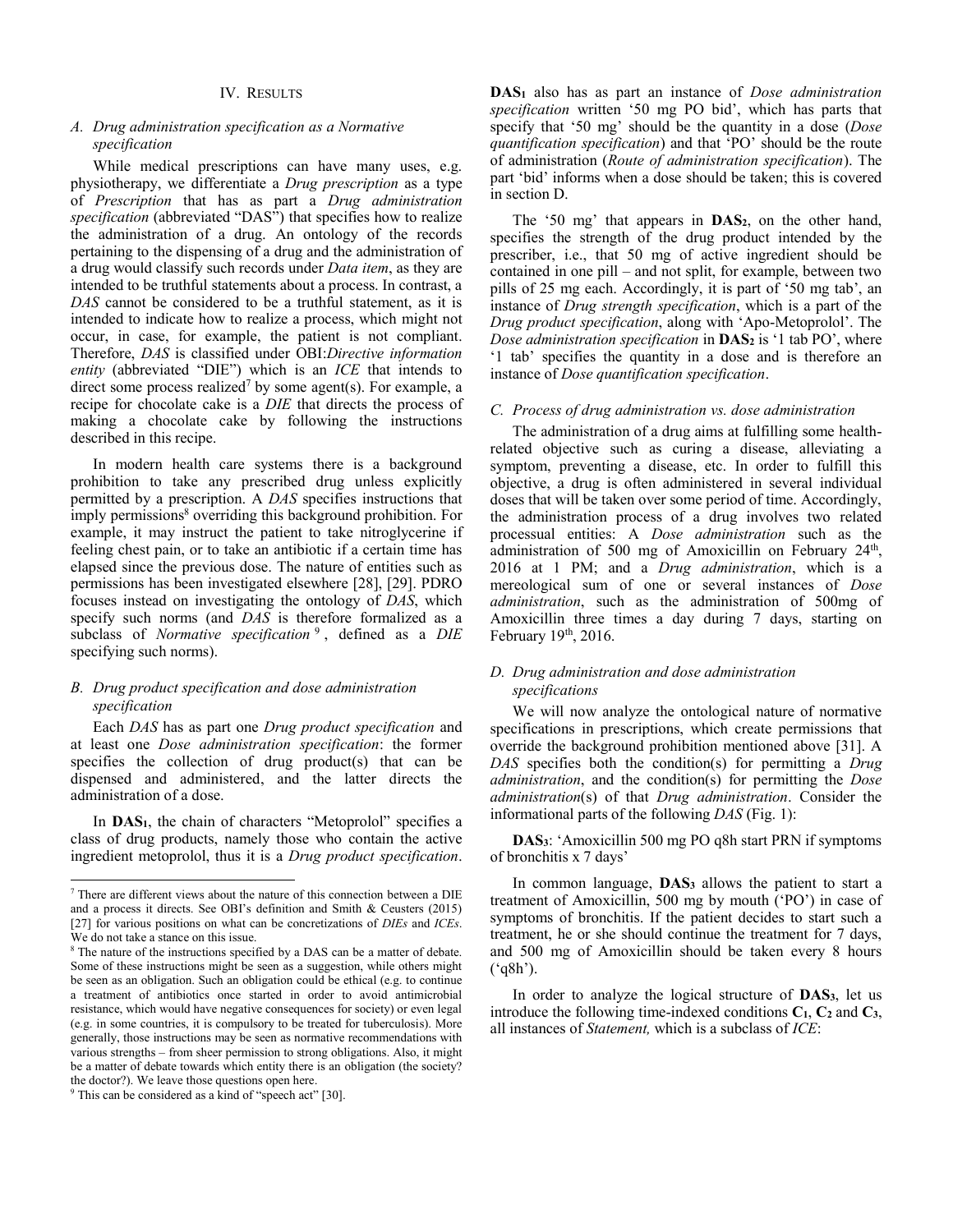- $C_1(t)$ : 'at t, symptoms of bronchitis are present'
- $C_2(t)$ : 'at t, less than 7 x 24h have elapsed since the administration of a first dose or no first dose has been administered'
- $C_3(t)$ : 'at t, 8 hours have elapsed since the administration of the last dose during the current drug administration or no first dose has been administered'

**DAS<sub>3</sub>** is synonymous<sup>10</sup> with **DAS<sub>3</sub><sup>'</sup>, which reads as** follows:

**DAS<sub>3</sub><sup>** $\prime$ **</sup>: 'for every t<sub>0</sub>, if**  $C_1(t_0)$ **, complete the administration** of Amoxicillin as directed by **PDS′(t0)**, in case such a drug administration is not already ongoing'

Where **PDS′(t0)** is an instance of *Prescribed dosing specification*, defined as a *normative specification* that directs the dosing of a drug product:

**PDS<sup>** $\prime$ **</sup>(t<sub>0</sub>): 'for every t>t0, if <b>C<sub>2</sub>(t)** and **C<sub>3</sub>(t)** then administer a dose of 500 mg PO of drug at t'

The action<sup>11</sup> guided by  $\bf{DAS_3}'$  is a drug administration over seven days in order to achieve some health-related objective, specifically that of treating an acute bronchitis. By contrast, **PDS<sup>'</sup>(t<sub>0</sub>)** guides an action whose extension in time is much more limited, namely a dose administration at time t. When such a dose administration is not permitted, it is prohibited by the background prohibition.

**C1** is an instance of *Drug administration starting condition*12. Moreover, **C1** is here an instance of *Presence of symptom statement*, but in another instance of *DAS*, the condition for starting the drug administration might be e.g., an instance of *Current time statement* (such as 'at t, it is July  $2<sup>nd</sup>$ , 2016').

If  $C_2(t)$  and  $C_3(t)$  are both true at some time t, subsequent dose administration(s) should occur as part of a drug administration. However, once the drug administration has begun, **C2** remains true until it becomes false, playing the role of an upper bound for the drug administration, whereas  $C_3$  can alternate truth values with some periodicity during the drug administration. This is why C<sub>2</sub> is classified as a *Drug administration continuing condition* and **C3** as a *Dosing condition*.

Here, **C2** is an instance of *Time elapsed since first dose statement* and **C3** is an instance of *Time elapsed since previous dose statement.* In another instance of *DAS*, the condition for continuing a drug administration might be e.g., an instance of *Number of doses statement* (such as 'at t, less than 21 doses of this drug have been given') or *Current time statement* (such as 'at t, it is before July  $2<sup>nd</sup>$ ,  $2016'$ ), and the dosing condition might be e.g., an instance of *Presence of symptom statement* (such as 'at t, the patient has chest pain') or *Total dosage statement* (such as 'at t, less than 4 grams of this drug have been administered in the last 24 hours').



Fig. 1. Mereology of particulars and corresponding universals in DAS3. Note that the labels of *Drug administration starting condition* and *Drug administration continuing condition* have been truncated.

<sup>&</sup>lt;sup>10</sup> Note that **DAS**<sub>3</sub> is not the same *ICE* as **DAS**<sub>3</sub><sup> $\prime$ </sup>: they are different entities as they are concretized by different chains of characters. For more on synonymy, see section V.B.

<sup>&</sup>lt;sup>11</sup> We refer here informally to an 'action', without taking a position on whether an action is a process or some other entity.

<sup>&</sup>lt;sup>12</sup> Note that  $C_1(t)$  is a *Drug administration starting condition* only because it is used in some way in the prescription. Therefore, *Drug administration starting condition* can be seen as equivalent to an *ICE* that is BFO:*bearer\_of* a *Drug administration starting condition role* (and similar considerations could hold for  $C_2(t)$  and  $C_3(t)$  defined above). Since the use of roles has not yet been systematized in BFO and IAO for *ICEs*, we have not defined these role classes in PDRO yet.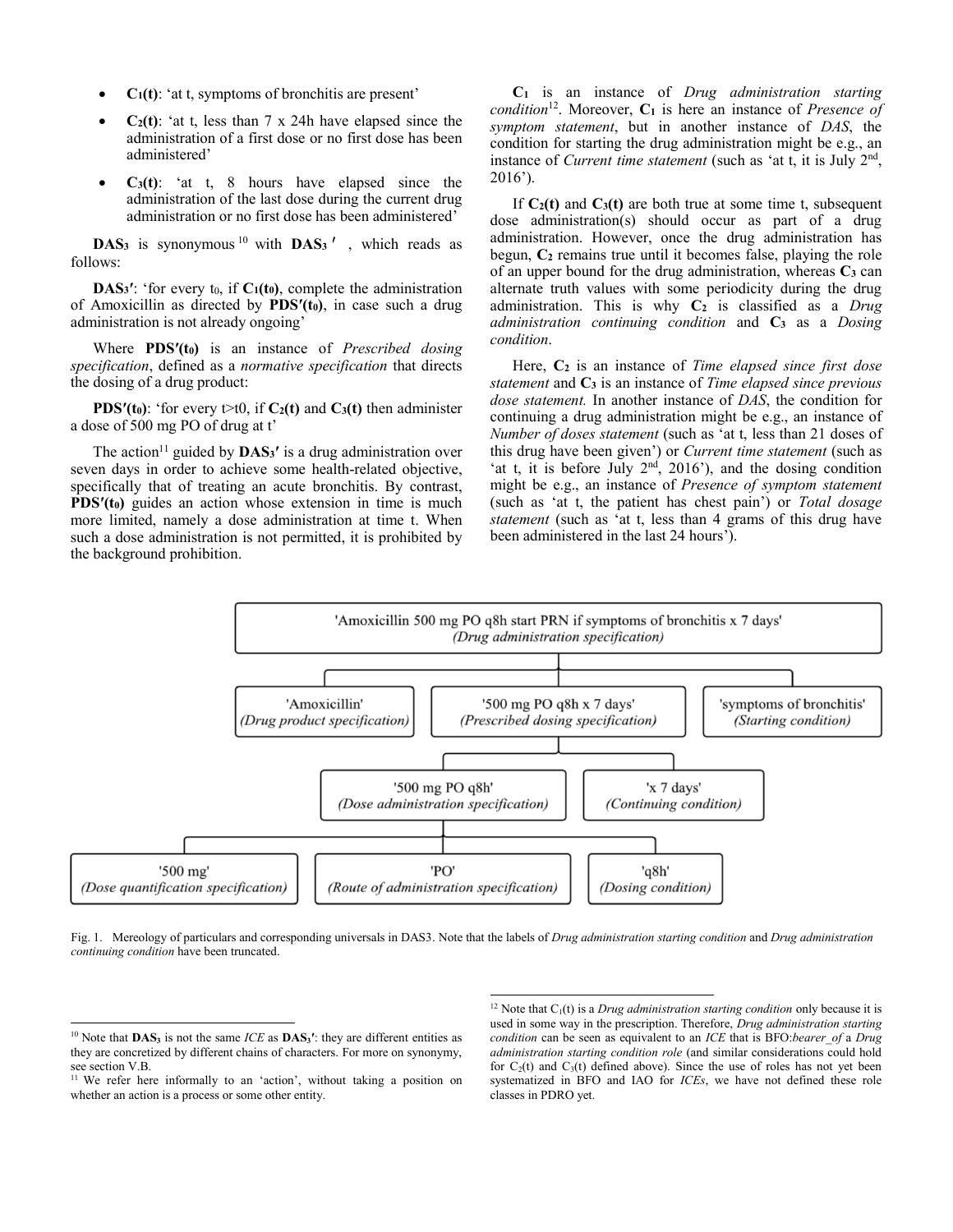Although **PDS′(t0)** specifies here the administration of some dose at some time t, other specifications may be more temporally extended in their instruction. For example, if a *DAS* were to specify to take a medication "bid" (i.e. twice per day), it would be synonymous with a *DIE* having as part the condition: 'less than two doses have been administered during the day of which t is part', which, if true, would instruct the administration of two doses during the day of which t is part, without specifying the time at which these dose administrations should occur.

Note that a *DAS* will only have prescriptive power and specify authentic instructions in case the current time is during the period of validity of the prescription. For example, in Québec, this is by default 24 months after the prescription has been written [32].

## V. CONCLUSION AND FUTURE WORK

#### *A. Conclusion*

By formalizing the informational parts of a prescription, PDRO enables the annotation of real-world prescriptions at various levels of mereological granularity. It supports, for example, the specification of a drug product based on its active ingredient(s), its branded name, its strength(s) or its form, avoiding the ambiguities and overspecificities often encountered in e-prescribing systems. Complex dosing instructions can be represented in a coherent manner, as illustrated by the example of Amoxicillin for bronchitis. This is achieved by dissociating the instructions for an entire drug administration from the instructions for a single dose administration. In addition, we distinguish the conditions determining those normative specifications and illustrate how interchangeable statements can play the role of these conditions in order to cover the variety of expressions found on prescriptions.

PDRO could both improve the semantics of electronic prescriptions and prospectively enable the interoperability of prescription data. Used in conjunction with other OBO Foundry ontologies, it can be used to express complex decision-support rules to identify potentially inappropriate prescriptions among hospitalized elderly patients [33]. With the introduction of normative specifications and conditions, we can also envision, for example, smartphone applications that guide patients with polypharmacy in safely taking their medication as directed, and thereby reduce adverse drug events.

## *B. Future work*

The question of aboutness is currently left open by PDRO. The relation IAO:*is* about could be used to define synonymy: several ICEs are synonyms if they are about the same portion of reality (as defined by [27]). However, some challenges need to be addressed before PDRO can consistently use aboutness. A first one is a representational issue: a drug product specification, such as 'Lopresor', is an instance of *ICE* which is about the class of drug product branded as "Lopresor". However, an instance cannot be related to a class in OWL using an object property [34] (some propositions have been put forward by [35]). Another problem is raised concerning what prescriptions are about. Since parts of prescriptions are *DIEs*, they are not about some future processes, as such process may never occur, as stated earlier. In this respect, future work would include articulating PDRO with the Document Acts Ontology [28] by linking a *Normative specification* with the deontic entity it gives rise to.

Note also that a doctor's prescription does not only permit the administration of a drug to a patient: it also permits a pharmacist to distribute those drugs. A pharmacist may also further specify the original prescription, for example, by selecting a particular brand of drug product intended to be dispensed to the patient.

Finally, while PDRO is a reference ontology formalizing the various parts of a drug prescription, additional requirements specific to a given jurisdiction might be required to create or validate prescriptions in this context. To formalize this, various application ontologies can be built upon PDRO in order to describe how a prescription should be structured according to local norms. We will clarify this articulation in a subsequent article.

#### ACKNOWLEDGMENT

We thank Thomas Joly-Mischlich for the invaluable insight into the impact of drug prescription semantics on clinical pharmacy. We also thank team member Christina Khnaisser for the useful discussions on e-prescribing platforms. AB's research was supported by the "Bourse de fellowship du Département de médecine de l'Université de Sherbrooke".

#### **REFERENCES**

- [1] Y. He, S. Sarntivijai, Y. Lin, Z. Xiang, A. Guo, et al., "OAE: The Ontology of Adverse Events.," *J. Biomed. Semant.*, vol. 5, no. 1, p. 29, Jan. 2014.
- [2] Institute of Medicine, P. Aspden, J. Wolcott, J. L. Bootman, and L. R. Cronenwett, *Preventing Medication Errors: Quality Chasm Series*. Washington, D.C.: The National Academies Press, 2007.
- [3] M. Pirmohamed, S. James, S. Meakin, C. Green, A. K. Scott, et al., "Adverse drug reactions as cause of admission to hospital: prospective analysis of 18 820 patients.," *BMJ*, vol. 329, no. 7456, pp. 15–9, Jul. 2004.
- [4] J. Lazarou, B. H. Pomeranz, and P. N. Corey, "Incidence of adverse drug reactions in hospitalized patients: a meta-analysis of prospective studies.," *JAMA*, vol. 279, no. 15, pp. 1200–5, Apr. 1998.
- [5] Linda T. Kohn, Janet M. Corrigan, and Molla S. Donaldson, Eds., *To Err Is Human: Building a Safer Health System*. Washington, D.C.: National Academies Press, 2000.
- [6] P. G. Shekelle, R. M. Wachter, P. J. Pronovost, K. Schoelles, K. M. McDonald, et al., "Making health care safer II: an updated critical analysis of the evidence for patient safety practices.," *Evid. ReportTechnology Assess.*, no. 211, pp. 1–945, Mar. 2013.
- [7] E. Ammenwerth, P. Schnell-Inderst, C. Machan, and U. Siebert, "The effect of electronic prescribing on medication errors and adverse drug events: a systematic review.," *J. Am. Med. Inform. Assoc. JAMIA*, vol. 15, no. 5, pp. 585–600, Jan. 2008.
- [8] T. K. Nuckols, C. Smith-Spangler, S. C. Morton, S. M. Asch, V. M. Patel, et al., "The effectiveness of computerized order entry at reducing preventable adverse drug events and medication errors in hospital